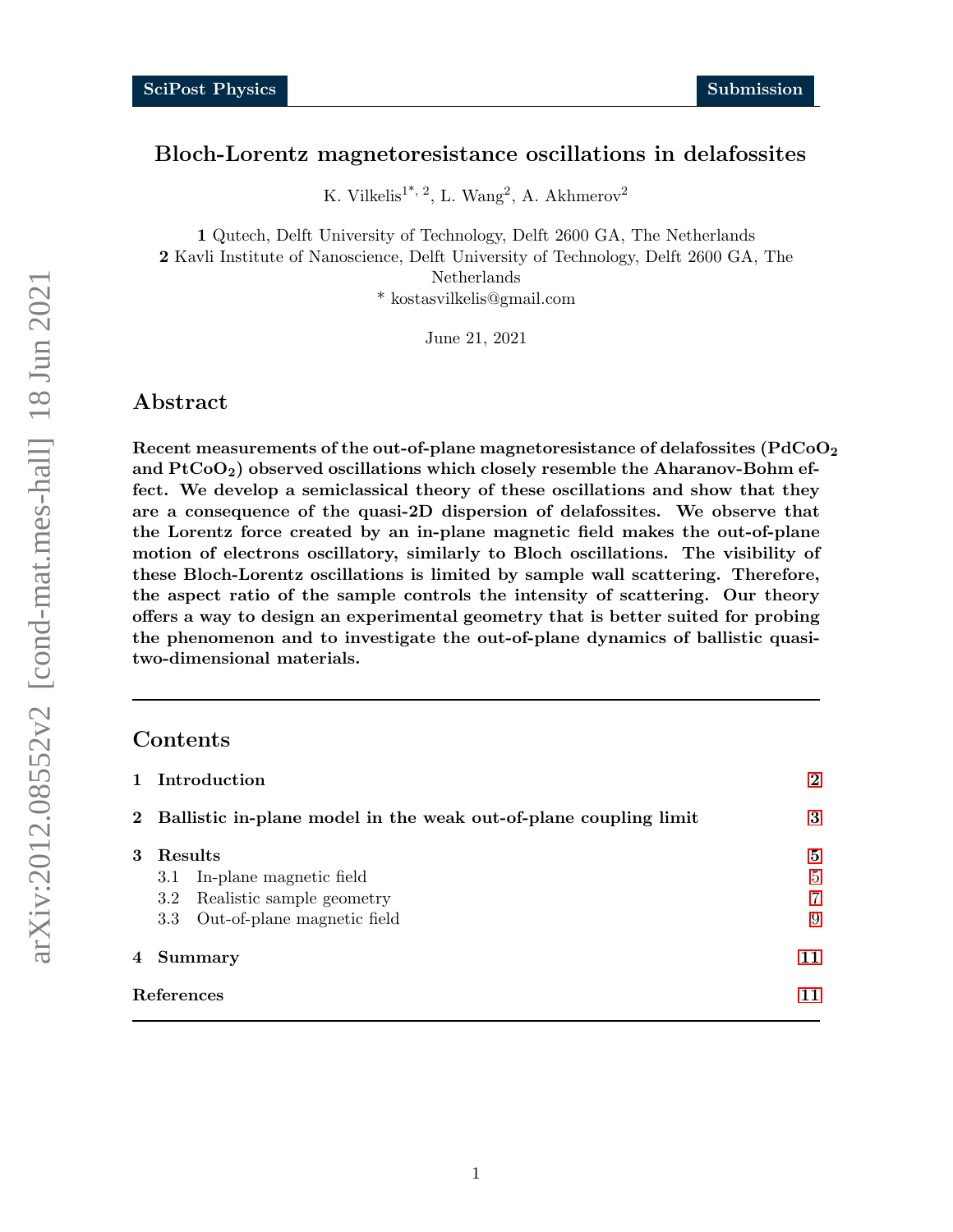## <span id="page-1-0"></span>1 Introduction

Known since the discovery of mineral  $CuFeO<sub>2</sub>$  by Friedel in 1873, delafossites are materials with the general formula  $\text{ABO}_2$  [\[1,](#page-10-1)[2\]](#page-10-2). Delafossites are naturally occurring layered structures of alternating conductive A layer and insulating  $BO<sub>2</sub>$  layer with the overall R3m space group [\[3\]](#page-10-3). These materials are considered to be 2D owing to their weak interlayer coupling which results in a near cylindrical Fermi surface [\[4,](#page-10-4) [5\]](#page-10-5). Of particular interest are  $PdCoO<sub>2</sub>$  and  $PtCoO<sub>2</sub>$ which were first synthesized and characterized at room temperature in 1971 by Shannon *et* al.  $[2, 3, 6]$  $[2, 3, 6]$  $[2, 3, 6]$ . Even though nearly 50 years have passed since then, the area of research is still very active due to the delafossite's impressive electronic transport properties [\[7\]](#page-11-1). At room temperature, it was shown that the conductivity of  $PdCoO<sub>2</sub>$  is  $2.6 \mu\Omega$  cm, very close to that of elemental Copper [\[8\]](#page-11-2). Part of the reason for such large conductivity is the high Fermi velocity  $7.5 \times 10^5 \text{ m s}^{-1}$  [\[8\]](#page-11-2). Another reason is their exceptional mean-free path at 4K which exceed  $20 \,\mathrm{\upmu m}$  [\[8\]](#page-11-2). Such value of mean-free path is accredited mostly to anomalously clean nature of delafossites and orbital-momentum locking [\[9,](#page-11-3) [10\]](#page-11-4). Overall, all of these properties of delafossites make them a good platform to study mesoscopic ballistic transport [\[11\]](#page-11-5).



<span id="page-1-1"></span>Figure 1: PdCoO<sup>2</sup> magnetoresistance experimental set up (top) and results (solid blue lines) obtained by Putzke *et al.* [\[12\]](#page-11-6). The semiclassical fit (dashed red lines) was obtained by modelling the finite size  $PdCoO<sub>2</sub>$  sample.

Recent experiments looked into the out-of-plane transport of  $PdCoO<sub>2</sub>$  [\[12\]](#page-11-6), the setup and magnetoconductance results shown by Fig. [1.](#page-1-1) Magnetoconductance was measured with the magnetic field applied in the plane of the delafossite layers and the current passing out-ofplane. Surprisingly, the results showed oscillations with a magnetic field whose nature is not clear. At first sight, the oscillations follow similar behaviour to the Aharanov-Bohm effect. The frequency is controlled by the flux quanta going through the loop defined between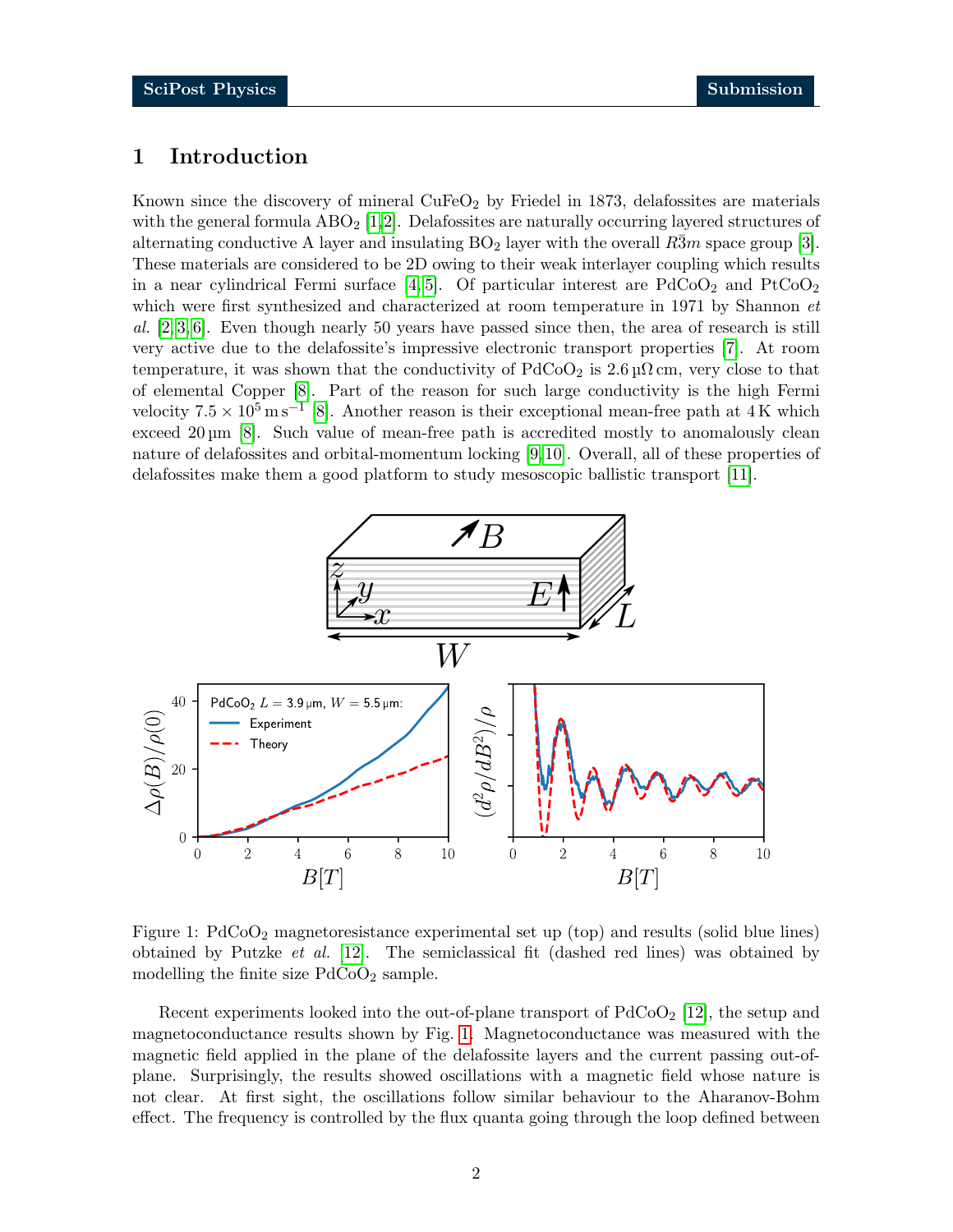the adjacent conducting atomic layers and the width of the sample. Despite the apparent similarity with the Aharanov-Bohm, it is not able to explain these observations. Firstly, it would require hopping between layers only at the edges of the sample. Furthermore, these loops would need to be somehow decoupled. Lastly, the temperature dependence shows these  $\alpha$  oscillations persist up until 60 K, which would imply an impressive resilience of the coherence to temperature. A better explanation is required. A calculation of the oscillations by Putzke et al. relies on a tight-binding Hofstadter model with Kubo formula. The approach reproduces the results, however, due to its numerical nature, offers limited insight into the nature of the phenomenon [\[12\]](#page-11-6).

In the following paper, we use the semiclassical theory to explain the magnetoconductance results. We explain the oscillations as a consequence of the shape of the semiclassical trajectories rather than an interference pattern. Therefore, the quasi-2D energy dispersion of delafossites is the main ingredient needed in reproducing the oscillations observed in experiments.

Measurements on delafossites' mean free path suggest a fully ballistic model [\[8\]](#page-11-2). However, we find that such a model describes oscillations with full visibility, in contradiction to the results by Putzke et al. [\[12\]](#page-11-6). We propose scattering at the sample walls as a possible mechanism to resolve this contradiction.

We find that boundaries alter the electronic trajectories and therefore complicate the analysis. We predict that by increasing sample's length along the direction of the magnetic field, the results of the theory converge with experimental findings.

# <span id="page-2-0"></span>2 Ballistic in-plane model in the weak out-of-plane coupling limit

Delafossites have large carrier density and are highly conductive [\[13,](#page-11-7) [14\]](#page-11-8). Therefore it is a metallic system in which interference effects should not play a deciding role.

Delafossites' conduction band is well approximated by the energy dispersion

$$
\varepsilon(\mathbf{k}) = \varepsilon_{\parallel}(\mathbf{k}_{\parallel}) - t_z \cos(k_z c'),\tag{1}
$$

where  $\varepsilon_{\parallel}(\mathbf{k}_{\parallel})$  is hexagonal in-plane dispersion [\[8,](#page-11-2) [14,](#page-11-8) [15\]](#page-11-9), c' is the interlayer distance and  $t_z$  is the interlayer hopping. The interlayer dispersion is weak [\[4,](#page-10-4)8] i.e.  $t_z$  is much smaller than the in-plane bandwidth. This motivates a perturbative approach in terms of  $t<sub>z</sub>$  used throughout the paper.

We compute electron density  $f(\mathbf{r}, \mathbf{k}, t) d^3\mathbf{k}$  at position **r**, time t and momentum **k** by using the Boltzmann equation. We separate electron density into the equilibrium part (Fermi-Dirac distribution)  $f^0$  and non-equilibrium part  $\delta f$ . Further simplification is achieved by setting

<span id="page-2-2"></span><span id="page-2-1"></span>
$$
\delta f(\mathbf{r}, \mathbf{k}) = -g(\mathbf{r}, \mathbf{k}) \frac{\partial f^0}{\partial \varepsilon},
$$
\n(2)

where at zero temperature  $\frac{\partial f^0}{\partial \varepsilon}$  becomes a Dirac delta function centered around Fermi energy. The resulting steady state linearised Boltzmann equation reads [\[16\]](#page-11-10)

$$
\boldsymbol{v} \cdot \boldsymbol{\nabla}_{\!\!r} g - \frac{e}{\hbar} \left( \boldsymbol{v} \times \boldsymbol{B} \right) \cdot \boldsymbol{\nabla}_{\!\!k} g - ev_z \mathcal{E}_z = \mathcal{L} g,\tag{3}
$$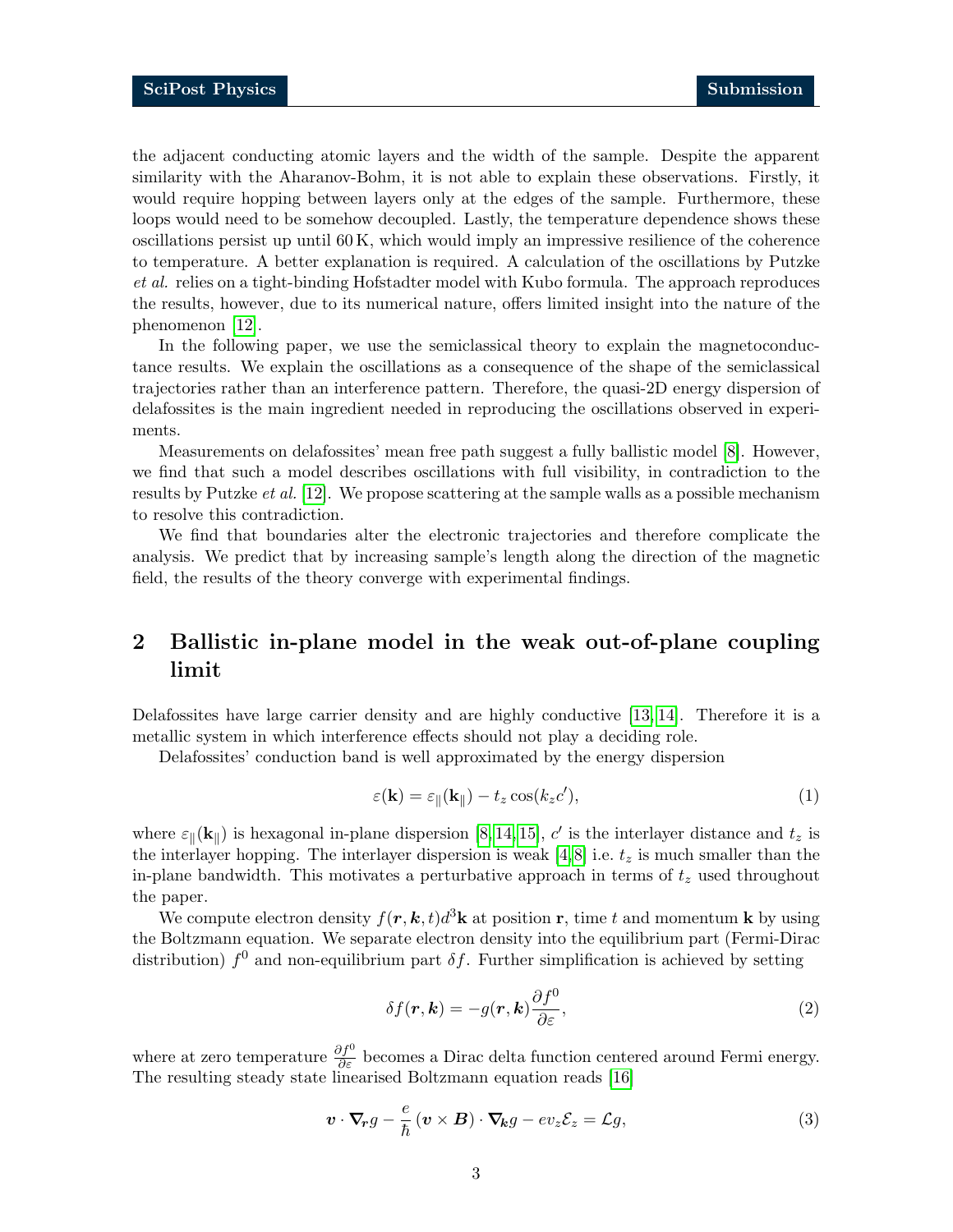where v is the velocity, e is the elementary charge,  $\hbar$  is the reduced Planck constant,  $\boldsymbol{B}$  is the magnetic field,  $\mathcal{E}_z$  is the electric field along the out-of-plane direction and  $\mathcal{L}g$  is the linearised collision integral. The boundary conditions at the boundaries  $x = 0$  ( $\xi = 1$ ) and  $x = W$  $(\xi = -1)$  are

<span id="page-3-0"></span>
$$
|v_x(\mathbf{k}_{\parallel})|g(\mathbf{r}_{\mathbf{B}},\mathbf{k}) = \int K(\mathbf{k}',\mathbf{k}) \times \left| v_x(\mathbf{k}'_{\parallel}) \right| g(\mathbf{r}_{\mathbf{B}},\mathbf{k}')d^3k', \tag{4}
$$

where  $r_B$  is the location of the boundary and K is the boundary scattering kernel. Because Eqs [\(3\)](#page-2-1) and [\(4\)](#page-3-0) are translationally invariant along y and z, the solution  $g(x, k)$  is invariant as well.

We expand g in Eq. [\(3\)](#page-2-1) as a series to first order in  $t_z$ .

<span id="page-3-1"></span>
$$
g(\mathbf{r}, \mathbf{k}) \approx g_0(\mathbf{r}, \mathbf{k}) + g_1(\mathbf{r}, \mathbf{k}), \tag{5}
$$

where  $g_0$  does not depend on  $t_z$  and  $g_1 \propto t_z$ . With the magnetic field inside the yz plane  $\mathbf{B} = (0, B_y, B_z)$ , the zeroth order equation is

$$
v_x \frac{\partial g_0}{\partial x} - \frac{e}{\hbar} (\mathbf{v}_{\parallel} \times \mathbf{B}) \cdot \nabla_{\mathbf{k}} g_0 = \mathcal{L} g_0,
$$
\n(6)

where  $v_{\parallel}$  is in-plane velocity. Equation [\(6\)](#page-3-1) describes an electron in a magnetic field with no external forces capable of generating a steady non-equilibrium distribution. Furthermore, the scattering term ensures that the steady state solution is  $g_0 = 0$ . Therefore, to first order in  $t<sub>z</sub>$  linearised Boltzmann equation is

<span id="page-3-2"></span>
$$
v_x \frac{\partial g}{\partial x} - \frac{e}{\hbar} \left( \boldsymbol{v}_{\parallel} \times \boldsymbol{B} \right) \cdot \boldsymbol{\nabla}_{\! \boldsymbol{k}} g - ev_z \mathcal{E}_z = \mathcal{L} g. \tag{7}
$$

Since  $g \propto t_z$ , it is sufficient to approximate  $\mathcal L$  to zeroth order in  $t_z$ .

Integrating Eq. [\(7\)](#page-3-2) over  $k_z$  within the 1st Brillouin zone, we obtain an equation identical to Eq. [\(6\)](#page-3-1), but with  $g_0$  replaced by  $g_{\parallel}(r, k_{\parallel}) \equiv \int_{BZ} g(r, k) dk'_{z}$ . Therefore, the in-plane current of electrons vanishes in the steady state:

<span id="page-3-3"></span>
$$
\int_{BZ} g(\mathbf{r}, \mathbf{k}) dk_z = 0.
$$
\n(8)

Because the samples in the work by Putzke et al. [\[12\]](#page-11-6) are formed using focused ion beam milling and thus have amorphous edges, and because the weak out-of plane dispersion, we focus on the boundary conditions that randomize the out-of-plane momentum  $k_z$ . In this limit the boundary scattering kernel K does not depend on  $k_z$ , and substitution of Eq. [\(8\)](#page-3-3) in Eq. [\(4\)](#page-3-0) yields the following:

<span id="page-3-5"></span><span id="page-3-4"></span>
$$
g(x_B, y, z, \mathbf{k}) = 0,
$$
  
\n
$$
x_B = \begin{cases} 0 & k_x > 0 \\ W & k_x < 0. \end{cases}
$$
\n(9)

While this approximation simplifies the simulations, and is likely realistic, we note that the appearance of oscillations in this limit is not sensitive to the boundary conditions.

To analyse experimental observations, we compute the current along z

$$
I_{zz} = e \int\limits_{0}^{W} dx \int\limits_{0}^{L} dy \iiint\limits_{\text{BZ}} f(\mathbf{r}, \mathbf{k}) v_z(\mathbf{k}) d\mathbf{k}.
$$
 (10)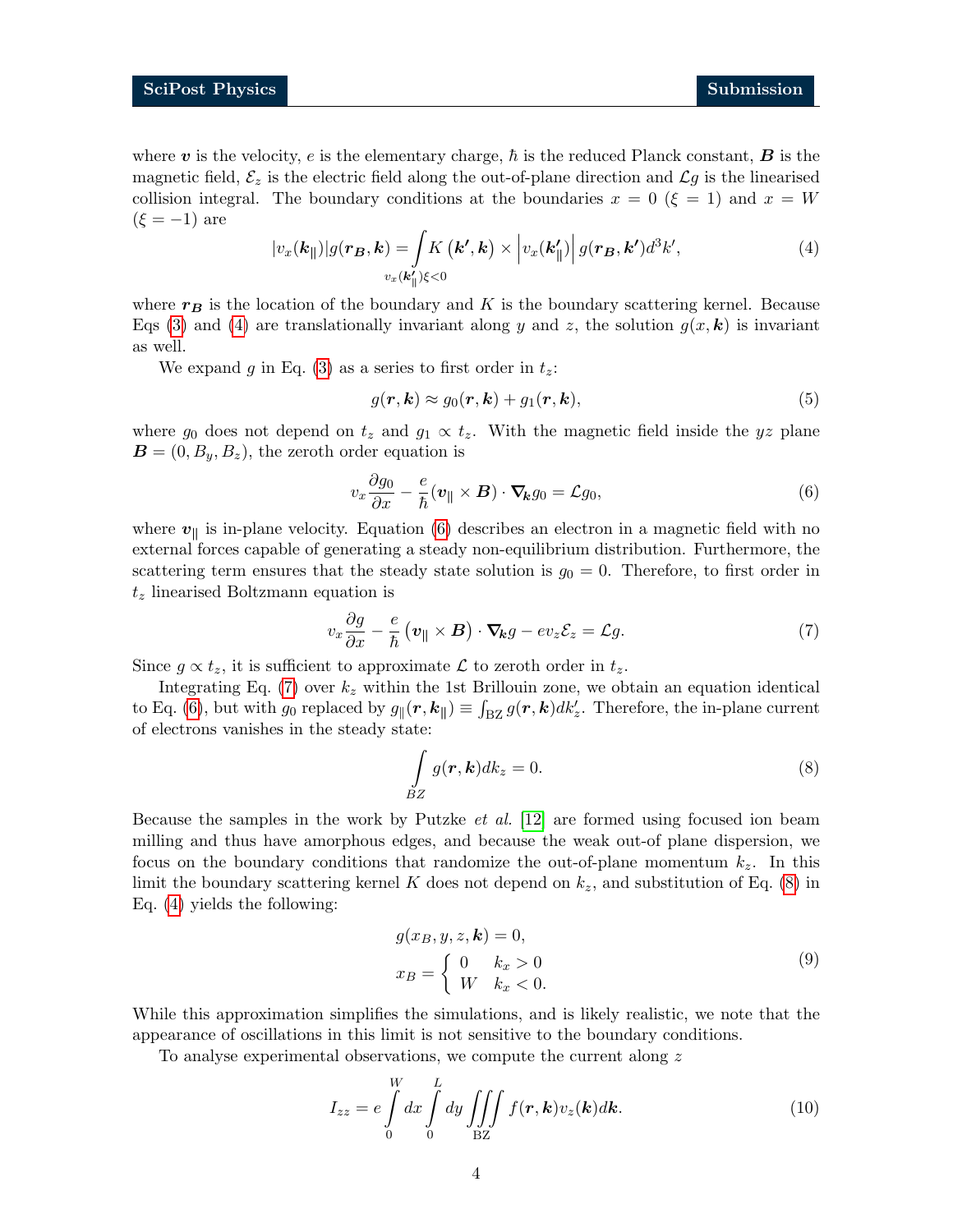We express the out-of-plane conductivity  $\sigma_{zz} = I_{zz}/(\mathcal{E}_z WL)$  at zero temperature by substituting Eq.  $(2)$  into Eq.  $(10)$ :

$$
\sigma_{zz} = \frac{e}{W\mathcal{E}_z} \int_0^W dx \iiint_{\text{BZ}} \delta(\varepsilon - \varepsilon_F) g(x, \mathbf{k}) v_z(\mathbf{k}) d\mathbf{k}, \tag{11}
$$

where  $\varepsilon_F$  is the Fermi energy. We compute the lowest nonvanishing contribution in  $t_z$  to conductivity. Since  $g_0 = 0$ , we approximate the energy  $\varepsilon(k_x, k_y, k_z) \approx \varepsilon_{\parallel}$  only to zeroth order in  $t_z$ . We switch to cylindrical coordinates in k-space  $(x, k, \theta, k_z)$  where k is the in-plane wavevector length and  $\theta$  is the azimuth. The conductivity to the lowest order in  $t_z$  is

$$
\sigma_{zz} = \frac{e}{W\mathcal{E}_z \hbar} \int_0^{2\pi} \int_0^W \int_{-\frac{\pi}{c'}}^{\frac{\pi}{c'}} \frac{k_F(\theta)}{v_R(\theta)} g(x, k_F(\theta), \theta, k_z) \times v_z(k_z) d\theta dx dk_z, \qquad (12)
$$

where

<span id="page-4-4"></span>
$$
v_R(\theta) = \frac{1}{\hbar} \frac{\partial \varepsilon_{\parallel}}{\partial k},\tag{13}
$$

and  $k_F(\theta)$  is the Fermi wavevector  $\varepsilon(k_F(\theta), \theta) = \varepsilon_F$ .

### <span id="page-4-0"></span>3 Results

#### <span id="page-4-1"></span>3.1 In-plane magnetic field

Because the mean free path of delafossites is larger than the sample size [\[12\]](#page-11-6), to illustrate the origin of the oscillations we first neglect scattering  $\mathcal{L}g = 0$ . With in-plane magnetic field  $\mathbf{B} = (0, B_y, 0)$ , the Boltzmann Eq. [\(7\)](#page-3-2) reduces to

<span id="page-4-2"></span>
$$
v_x \frac{\partial g(x, v_x, k_z)}{\partial x} - v_x \frac{e B_y}{\hbar} \frac{\partial g(x, v_x, k_z)}{\partial k_z} - e \mathcal{E}_z v_z = 0, \tag{14}
$$

where  $g(x, v_x, k_z)$  only depends on  $k_x$  and  $k_y$  through  $v_x(k_x, k_y)$  as seen in Eq. [\(14\)](#page-4-2).

Solution to Eq.  $(14)$  fulfilling the boundary conditions of Eq.  $(9)$  is

$$
g(x, v_x, k_z) = \frac{-t_z \mathcal{E}_z}{B_y v_x} \left[ \cos(k_z c') - \cos\left(k_z c' + \frac{\omega B_y}{W} x_B\right) \right],\tag{15}
$$

with:

<span id="page-4-3"></span>
$$
\omega = \frac{e}{\hbar} c' W, \quad x_B = \begin{cases} x & \text{for } v_x > 0 \\ x - W & \text{for } v_x < 0. \end{cases}
$$
 (16)

We substitute Eq. [\(15\)](#page-4-3) into Eq. [\(12\)](#page-4-4), and obtain the conductivity along  $z$ 

$$
\sigma_{zz} = \frac{e\pi t_z^2}{\omega \hbar B_y^2} (1 - \cos(\omega B_y)) \int_0^{2\pi} \frac{k_F(\theta)}{v_x(\theta)v_R(\theta)} d\theta.
$$
 (17)

When the magnetic field is of the form  $\mathbf{B} = (0, B_y, B_z)$ , the  $k_z$  dependence on x is

<span id="page-4-6"></span><span id="page-4-5"></span>
$$
k_z(x) = k_{z0} + \frac{e}{\hbar} B_y x.
$$
\n<sup>(18)</sup>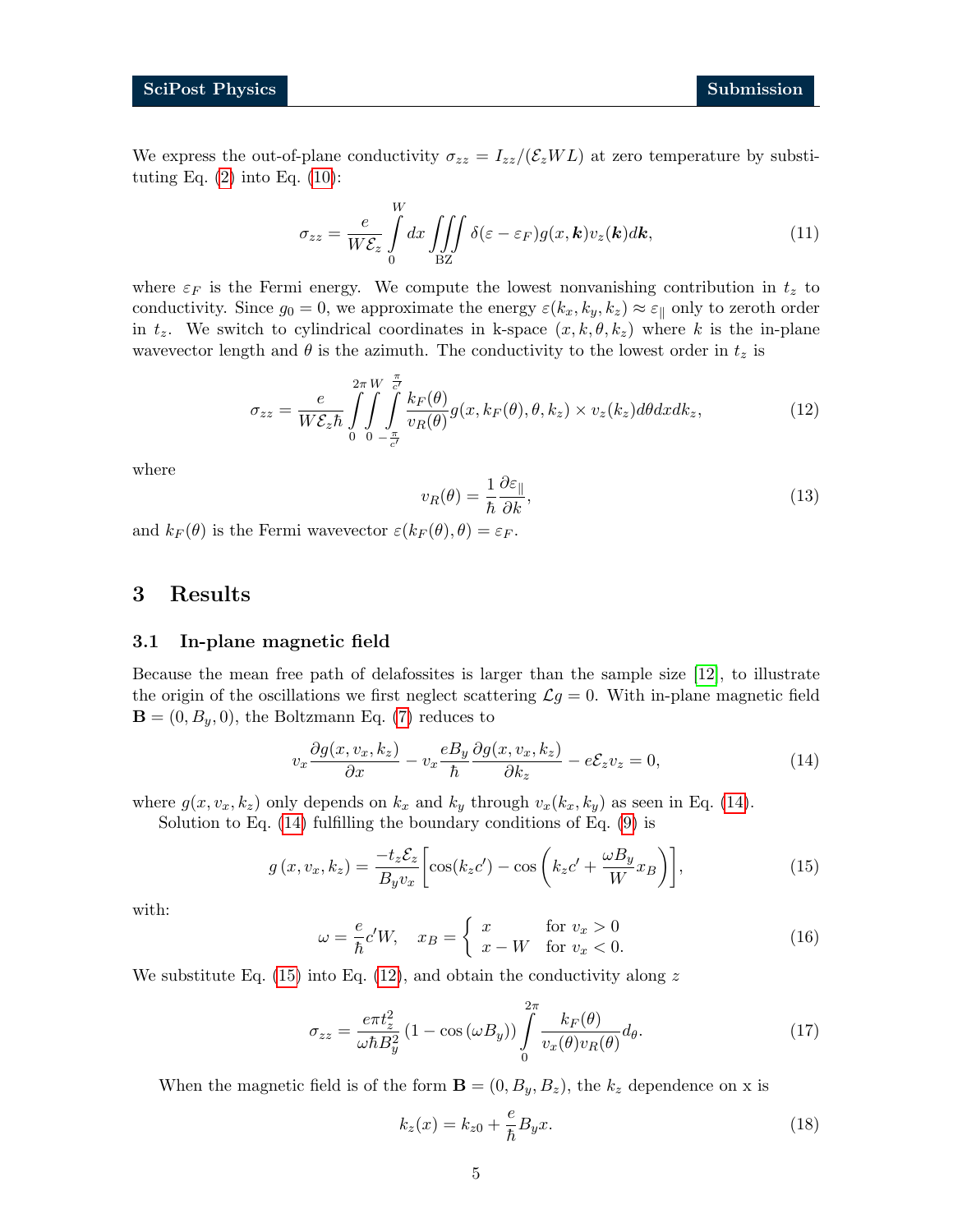

<span id="page-5-0"></span>Figure 2: (A) Trajectories with oscillations commensurate to the sample width due to an in-plane magnetic field. Different curves indicate the different initial phase of the trajectory. (B) Same as in (A), but the in-plane magnetic field is chosen to give incommensurate oscillations. (C) Same as in  $(A)$ , but with scattering present. (D) Trajectories due to an out-of-plane magnetic field. Blue lines are boundary-to-boundary trajectories whereas the red lines are edge-localized trajectories. Only the boundary-to-boundary trajectories produce current oscillations due to a net  $k_z$  drift throughout the trajectory.

This results in the electron trajectory

$$
z(x) = \frac{t_z}{\hbar v_x} \left[ \cos \left( k_{z0} + \frac{e}{\hbar} B_y x \right) - \cos \left( k_{z0} \right) \right]. \tag{19}
$$

All trajectories have a similar oscillatory vertical displacement as a function of x, shown in Fig. [2\(](#page-5-0)A,B). The universal trajectory shape is a result of the  $k_z$  advancing over the complete out-of-plane Brillouin zone, similar to Bloch oscillations [\[17\]](#page-11-11), however because of the magnetic origin of the momentum drift,  $k_z$  has a universal dependence on x regardless of the in-plane trajectory. When the oscillation period is commensurate with the sample width, all trajectories have a zero net vertical displacement over the time of flight, and therefore carry no current as shown in Fig.  $2(A)$ . At the same time, the vertical displacement of different trajectories—and therefore the current—is maximal when a half-integer number of oscillation periods fits into the sample width as shown in Fig. [2\(](#page-5-0)B). Because the contribution of every trajectory to the conductance has the same magnetic field dependence, as seen in Eq. [\(17\)](#page-4-5), this minimal model yields an oscillatory conductance with a correct frequency, but full visibility of the oscillations in contrast to the experimental data.

In the regime of linearised Boltzmann equations with translational invariance along y and z, the only possible generalisation is addition of scattering which randomizes the vertical displacement and suppresses the visibility of the oscillations due to the trajectory shape as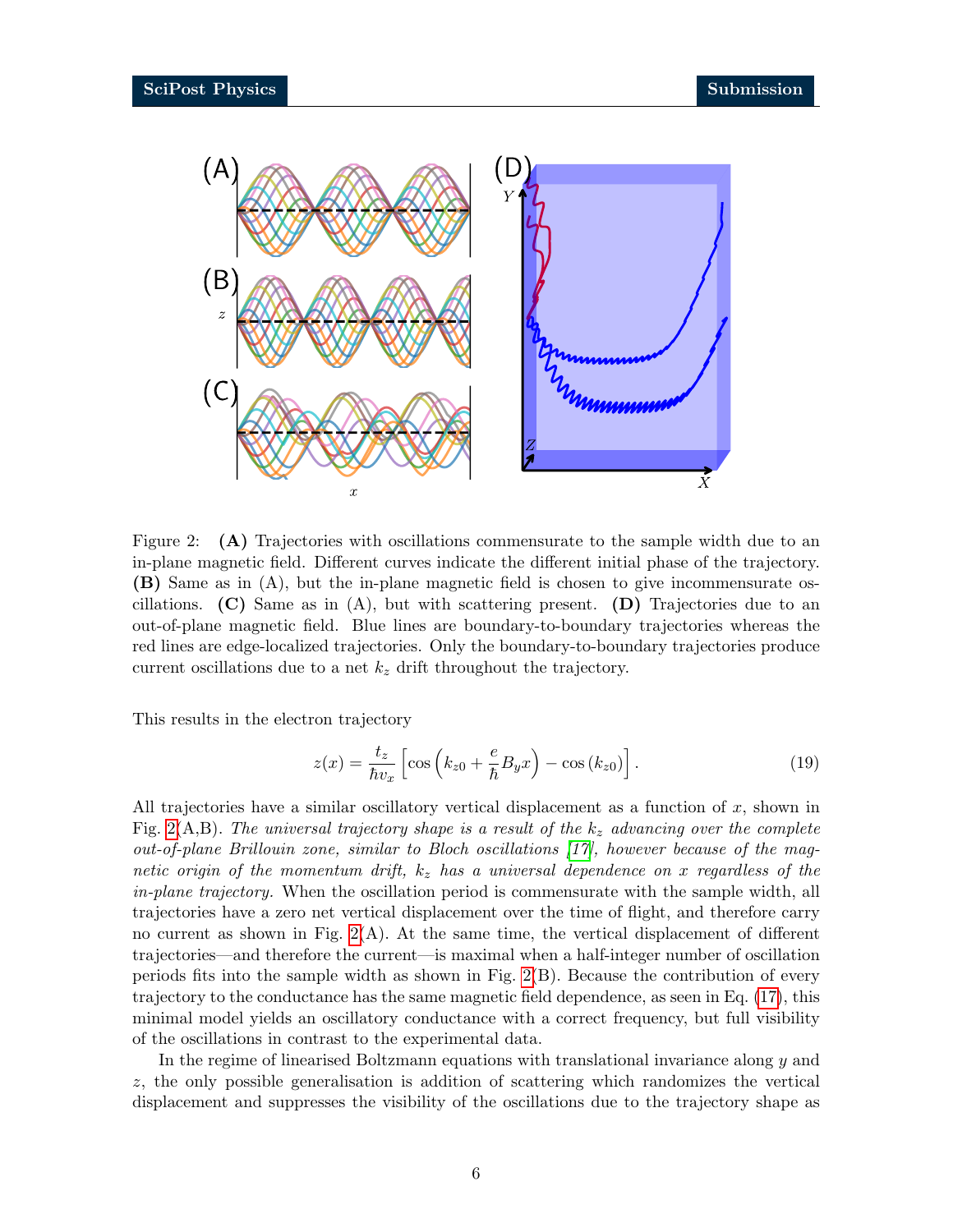shown in Fig. [2](#page-5-0) (C). We assume a simple relaxation time approximation model:

<span id="page-6-2"></span><span id="page-6-1"></span>
$$
\mathcal{L}g = -\frac{g(k,\theta,k_z)}{\tau},\tag{20}
$$

where  $\tau$  is the relaxation time.

We now substitute Eq. [\(20\)](#page-6-1) into the right hand side of Eq. [\(14\)](#page-4-2) and obtain linearised Boltzmann equation with relaxation whose solution is

$$
g(x, \theta, k_z) = \frac{\mathcal{E}_z \tau e c' t_z}{\hbar \left(B_y^2 \phi^2 + 1\right)} \left(B_y \phi \cos\left(k_z c'\right) + \sin\left(k_z c'\right) - \exp\left(-\frac{x_B}{l}\right) \left[B_y \phi \cos\left(k_z c' + \frac{\omega B_y}{W} x_B\right) + \sin\left(k_z c' + \frac{\omega B_y}{W} x_\theta\right)\right]\right), \quad (21)
$$

with:

$$
l(\theta) = \tau v_x(\theta), \quad \phi(\theta) = \frac{e}{\hbar} c' l(\theta).
$$
 (22)

We substitute Eq.  $(21)$  into Eq.  $(12)$ , and obtain conductivity per unit azimuth

$$
\sigma_{zz}(B_y) = \frac{\tau e^2 t_z^2 c' \pi}{\hbar^2} \int_0^{2\pi} \frac{k_F(\theta)}{v_R(\theta) \left(B_y^2 \phi^2 + 1\right)^2} \times \left(1 - r + (B_y \phi)^2 r + (B_y \phi)^2 + r \exp\left(-\frac{1}{r(\theta)}\right) \right)
$$

$$
\times \left[ (1 - B_y^2 \phi^2) \cos(\omega B_y) - 2B_y \phi \sin(\omega B_y) \right] d\theta, \quad (23)
$$

with

<span id="page-6-3"></span>
$$
r = l(\theta)/W.\tag{24}
$$

We recover a simple Drude model  $B^2$  resistivity scaling [\[18\]](#page-12-0) in Eq. [\(23\)](#page-6-3) by removing the boundaries,  $W \to +\infty$ , which removes the second term in Eq. [\(23\)](#page-6-3). We conclude that the addition of boundaries alters the overall conductance profile.

#### <span id="page-6-0"></span>3.2 Realistic sample geometry

The simple model in Eq.[\(23\)](#page-6-3) requires a mean free path of  $l(0) \approx 4.4$  µm in order to explain the experimental oscillations observed in delafossites, much shorter than the expected bulk value of 20 µm [\[8\]](#page-11-2). Therefore, the dominant source of scattering must originate from the boundaries. In the experimental setup by Putzke *et al.* [\[12\]](#page-11-6), the sample has a low aspect ratio with sample length shorter than the width  $W > L$ . As a result, we expect the boundaries along the length of the sample to alter the semiclassical trajectories.

To solve the Boltzmann equation for a realistic sample geometry we use that scattering Eq. [\(20\)](#page-6-1) does not mix non-equilibrium electron densities along different ballistic trajectories. We therefore compute  $q$  along each ballistic electron trajectory separately. The trajectories follow the semiclassical equations of motion:

<span id="page-6-4"></span>
$$
\hbar \frac{d\mathbf{r}(t)}{dt} = \nabla_{\mathbf{k}} \varepsilon(\mathbf{k}),
$$
\n
$$
\hbar \frac{d\mathbf{k}(t)}{dt} = -e\mathbf{v}(t) \times \mathbf{B}.
$$
\n(25)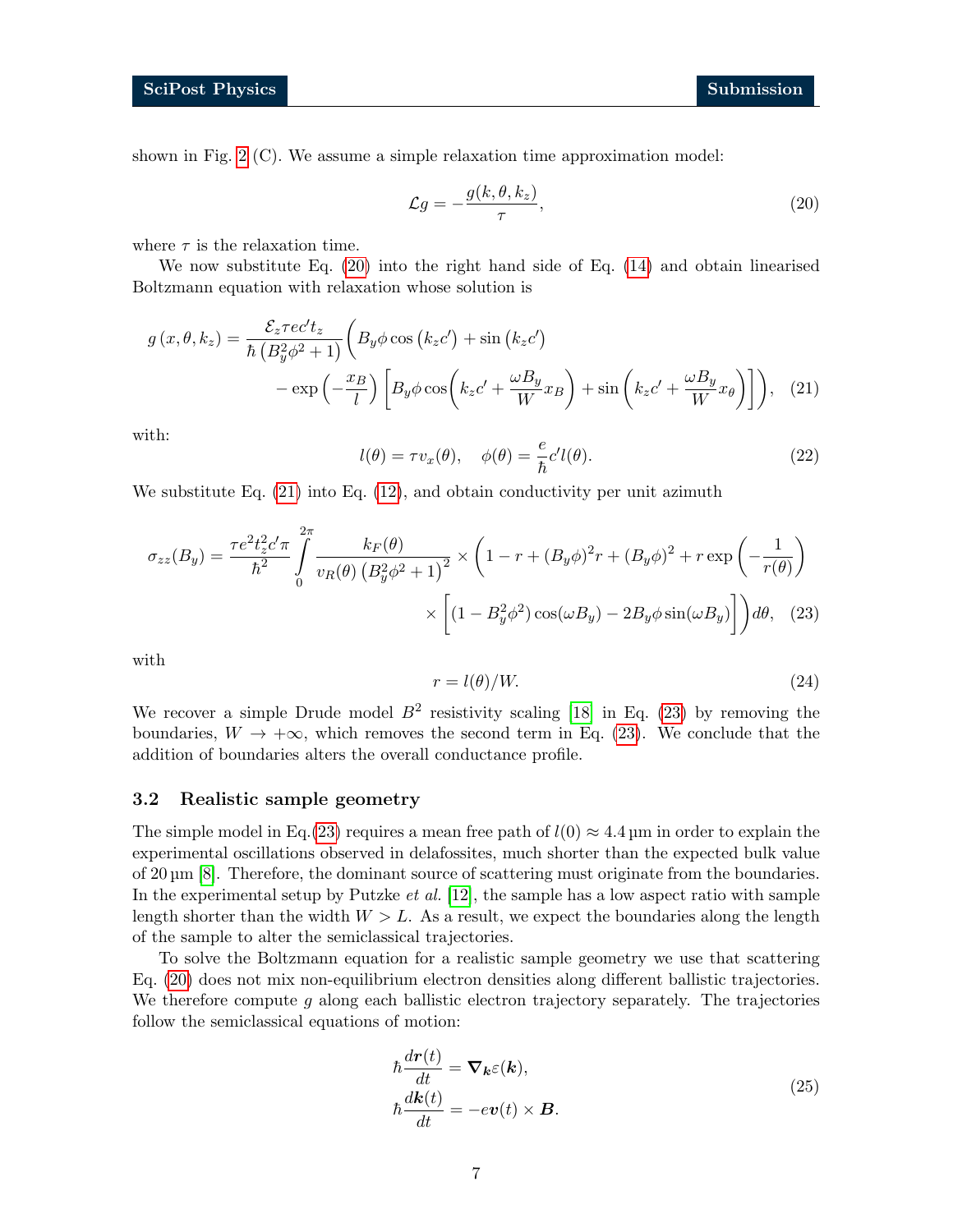We parameterize each trajectory originating at a sample boundary through its initial coordinate and wave vector  $r_0 = (x_0, y_0, z_0)$  and  $k_0 = (k_0 \cos \theta_0, k_0 \sin \theta_0, k_{z,0})$ . In the rectangular geometry we consider all the four boundaries:  $x = 0$ ,  $x = W$ ,  $y = 0$ ,  $y = L$ , and choose the initial angle  $\theta_0$  so that  $k_0$  points inwards of the sample. At a sufficiently high out-of-plane magnetic field, bulk cyclotron orbits appear that do not intersect with sample boundaries. We disregard these trajectories because they do not contribute to the  $h/e$  magnetoresistance oscillations, however extending our approach to those trajectories is straightforward.

Using Eq.  $(25)$ , we obtain the evolution of g along a single trajectory

<span id="page-7-0"></span>
$$
\frac{\partial g(t, \mathbf{r_0}, \mathbf{k_0})}{\partial t} = \mathbf{v} \cdot \nabla_{\mathbf{r}} g - \frac{e}{\hbar} \left( \mathbf{v} \times \mathbf{B} \right) \cdot \nabla_{\mathbf{k}} g. \tag{26}
$$

Substituting Eq. [\(26\)](#page-7-0) and Eq. [\(20\)](#page-6-1) into Eq. [\(7\)](#page-3-2), we obtain the Boltzmann equation along a single trajectory

$$
\frac{\partial g(t, \mathbf{r_0}, \mathbf{k_0})}{\partial t} - e\mathcal{E}_z v_z(k_z(t)) = -\frac{g(t, \mathbf{r_0}, \mathbf{k_0})}{\tau},\tag{27}
$$

with solution

$$
g(t, \mathbf{r_0}, \mathbf{k_0}) = -e\mathcal{E}_z \int_0^t v_z \left( k_z(t') \right) \times \exp\left( -\frac{(t-t')}{\tau} \right) dt'.
$$
 (28)

By changing the variables in Eq. [\(12\)](#page-4-4) to the trajectory coordinate system  $(t, \theta_0, k_{z0}), \sigma_{zz}$  has the form

$$
\sigma_{zz} = \frac{-e}{W\mathcal{E}_z \hbar} \oint dr_0 \int_{\theta_{min}}^{\theta_{max}} d\theta_0 \int_0^{t_B(\theta_0, \mathbf{r}_0)} dt' \frac{k_F(\theta(\theta_0, t))}{v_R(\theta(\theta_0, t))} J(t', \theta_0) \times \int_{-\pi/c}^{\pi/c} dk_{z0} g(\mathbf{r}_0, t', \theta_0, k_{z0}) v_z(\mathbf{r}_0, t', \theta_0, k_{z0}), \quad (29)
$$

with the Jacobian determinant  $J$  is

<span id="page-7-1"></span>
$$
J(t', \theta_0) = \left(\frac{\partial \theta}{\partial t'}\bigg|_{t'=0}\right)^{-1} \frac{\partial \theta}{\partial t'} v_x(0, \theta_0).
$$
 (30)

In Eq. [\(29\)](#page-7-1), the  $r_0$  integral is over the sample boundary and  $t_B(\theta)$  is the time that the trajectory hits a boundary. The integral over  $\theta_0$  includes the contributions of all trajectories within the sample.

We solve Eq. [\(29\)](#page-7-1) numerically with an in-plane magnetic field  $B<sub>y</sub>$  and without bulk scattering  $\tau \to \infty$ . See Ref. [\[19\]](#page-12-1) for the numerical code and the resulting data. The magnetoresistance of a sample with fixed width  $W$  and variable length  $L$  is shown in Fig. [3.](#page-8-1) Because the side boundaries enhance scattering, we observe that the magnetoresistance oscilation visibility drop with the aspect ratio  $L/W$ . Using the geometry of the sample of Ref. [\[12\]](#page-11-6), we confirm that the computed relative magnitude of the oscillations is in a quantitative agreement with the measured values, however the overall resistance profile is somewhat different as shown in Fig. [1.](#page-1-1) The possible reasons for this disagreement are residual bulk scattering, minor misalignment of the magnetic field or inhomogeneity of the sample along the z-direction.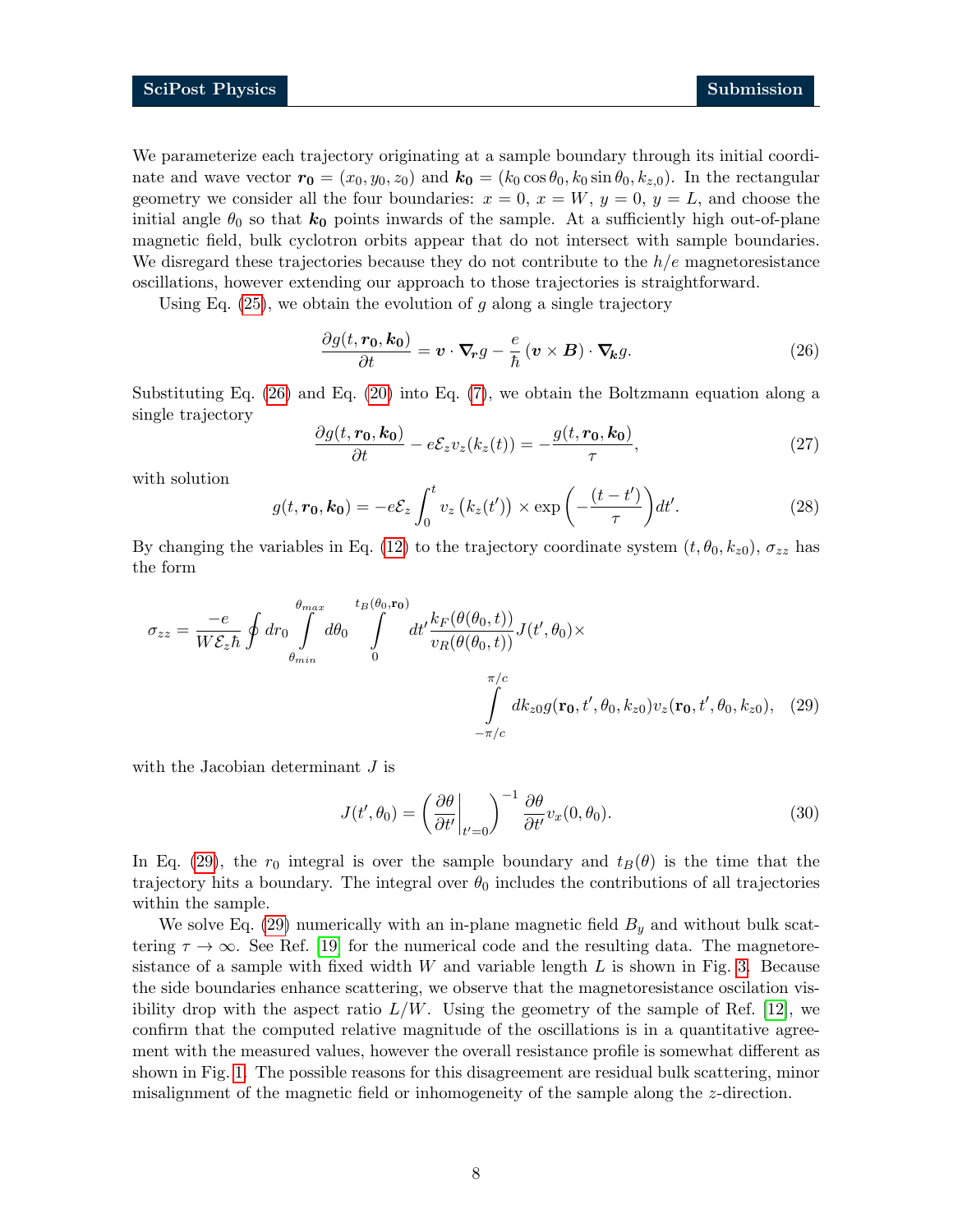

<span id="page-8-1"></span>Figure 3: Semiclassical predictions of  $PdCoO<sub>2</sub>$  magnetoresistance with variable sample aspect ratio.

#### <span id="page-8-0"></span>3.3 Out-of-plane magnetic field

In the presence of an out-of-plane magnetic field  $B<sub>z</sub>$ , the in-plane projection of each trajectory is a rotated and rescaled hexagonal Fermi surface, while the out of plane motion follows the same oscillatory pattern, with the resulting motion shown in Fig. [2](#page-5-0) (D). We use the integral form of the Boltzmann Eq. [\(29\)](#page-7-1) to find the magnetoresistance response. In this case, we neglect the top and bottom boundaries and instead model their effect with a finite relaxation time  $\tau$ . We choose the starting point of each trajectory as  $t = 0$ , so that its initial conditions are  $r_0 = (x_0, y_0, z_0)$  and  $k_0 = (k_0 \cos \theta_0, k_0 \sin \theta_0, k_{z,0})$ . Here  $x_0 = 0$  and  $-\pi/2 < \theta_0 < \pi/2$  at the left boundary, while  $x_0 = W$  and  $\pi/2 > \theta_0 > 3\pi/2$  at the right boundary.

There are two types of trajectories along which Eq. [\(29\)](#page-7-1) is integrated: boundary-toboundary and edge-localized trajectories as shown in Fig. [2\(](#page-5-0)D). These two trajectories have different contributions to the conductance profile. Conductance oscillations are controlled only by the boundary-to-boundary trajectory because it results in net  $k_z$  drift according to Eq. [\(18\)](#page-4-6). On the other hand, the edge-localized trajectory does not affect the conductance oscillations as a result of the absence of  $k<sub>z</sub>$  drift. Once the cyclotron orbits become smaller than  $W$ , which happens at

$$
B_z > \left(\frac{2\hbar k_F}{eW}\right),\tag{31}
$$

with  $k_F$  the Fermi wavevector, the boundary-to-boundary trajectories disappear, and so does the oscillatory contribution to conductance.

We perform numerical integration of Eq. [\(29\)](#page-7-1), with the result shown in Fig. [4.](#page-9-0) The model qualitatively agrees with the experimental data at the small tilt angles from the xy-plane. However, the disagreement increases with  $B_z$ , likely due to our calcuation assuming transla-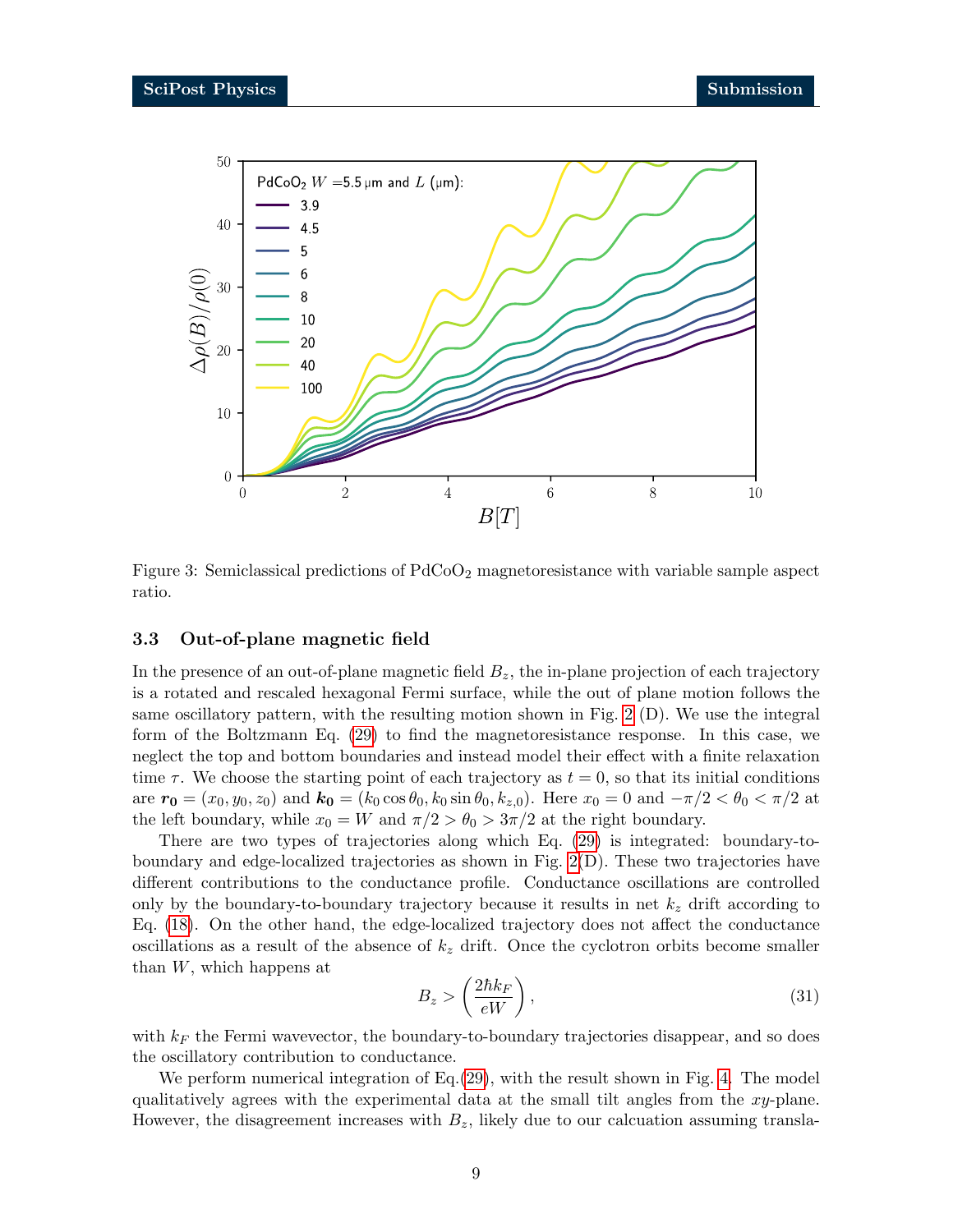

<span id="page-9-0"></span>Figure 4: Numerical results from the semiclassical theory (dashed lines) with  $l(0) = 4.4 \,\mathrm{\upmu m}$ compared to the experimental (solid lines) magnetoresistance results by Putzke et al. [\[12\]](#page-11-6) for magnetic field tilted out-of-plane by 5° steps. Black lines indicate the critical field when the cyclotron orbit fits inside the sample. The critical field value is determined by the shorter side of the sample. In the experiment, this is the lenght of the sample  $L$ , whereas in the semiclassical fit it is the width of the sample  $W$ .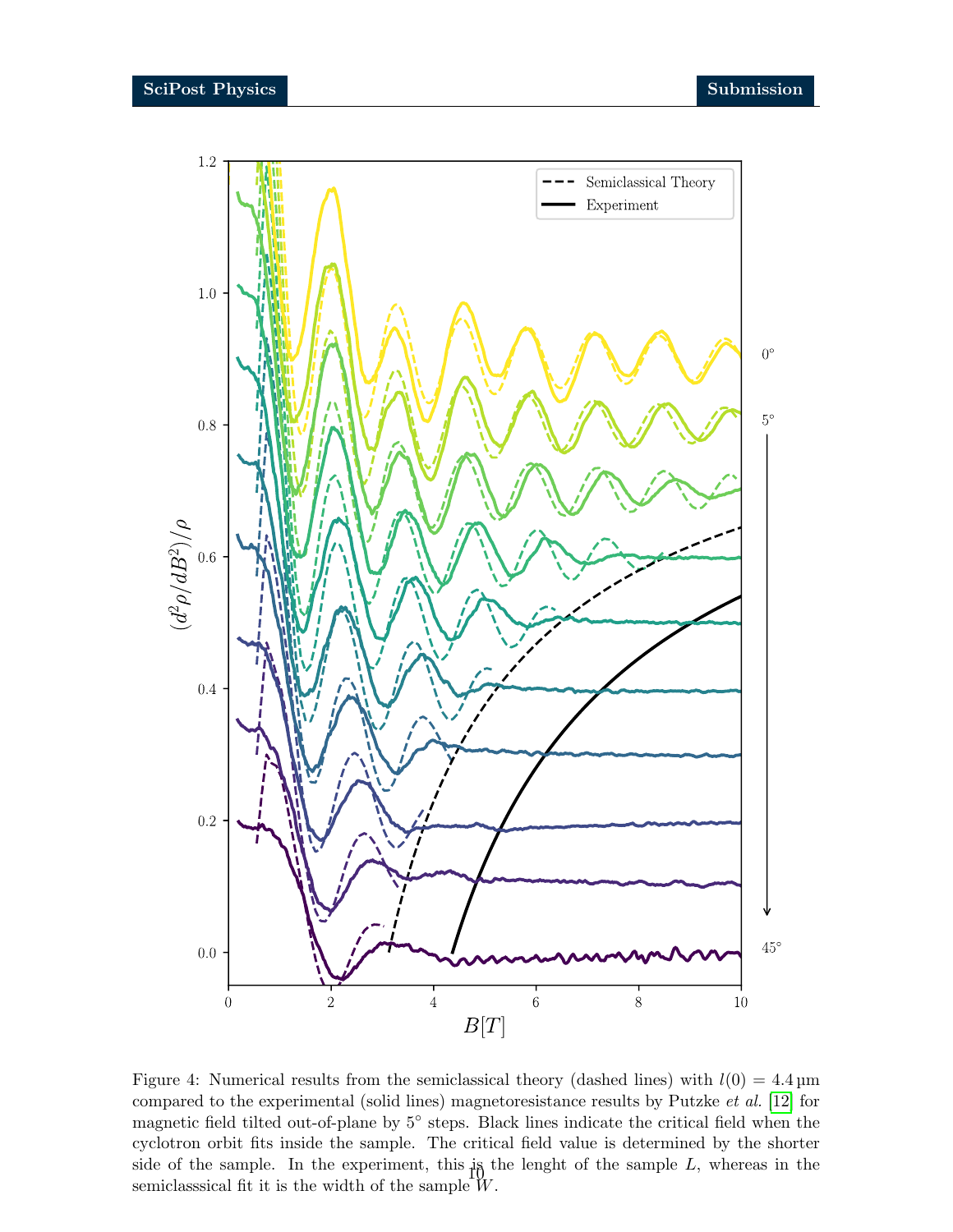tional invariance along  $y$  direction. This is likely a crude approximation because the sample length  $L$  is shorter than  $W$  in the experiment. The extension of the theory to a realistic sample geometry is straightforward—especially since one may still compute  $q$  for every trajectory independely—but it strongly increases the computational costs, and therefore we consider it unjustified for the purposes of our study.

### <span id="page-10-0"></span>4 Summary

In summary, we demonstrated that the observed magnetoresistance of delafossite materials is explained by the Bloch-like oscillations of the out-of-plane electron trajectories. These Bloch-Lorentz oscillations arise from the quasi-2D dispersion of these materials combined with the nearly ballistic motion of the electrons. Our identification enables a way of probing the out-of-plane momentum relaxation in quasi-2D materials as well as out-of-plane dispersion relation.

### Acknowledgements

We would like to thank Ady Stern, Veronika Sunko, and Maja Bachmann for the helpful discussions in the early stages of the project. Also, we are grateful to Philip J.W. Moll and Carsten Putzke for sharing with us their experimental findings and subsequent consultations.

A.A. formulated the project idea. K.V. developed the theory, carried out the numerical simulations, and analyzed the data with input from the other authors. The manuscript was written jointly by K.V. and A.A. with input from L.W.

This work was supported by the NWO VIDI Grant (016.Vidi.189.180), an ERC Starting Grant 638760 and European Union's Horizon 2020 research and innovation programme FE-TOpen Grant No. 828948 (AndQC).

## References

- <span id="page-10-1"></span>[1] C. Friedel, Sur une combinaison naturelle des oxydes de fer et de cuivre, et sur la reproduction de l'atacamite, Sciences Academy 77, 211 (1873).
- <span id="page-10-2"></span>[2] R. D. Shannon, D. B. Rogers and C. T. Prewitt, Chemistry of noble metal oxides. i. syntheses and properties of abo2 delafossite compounds, Inorganic Chemistry  $10(4)$ , 713 (1971).
- <span id="page-10-3"></span>[3] R. D. Shannon, C. T. Prewitt and D. B. Rogers, Chemistry of noble metal oxides. ii. crystal structures of platinum cobalt dioxide, palladium cobalt dioxide, coppper iron dioxide, and silver iron dioxide, Inorganic Chemistry 10(4), 719 (1971).
- <span id="page-10-4"></span>[4] K. P. Ong, J. Zhang, J. S. Tse and P. Wu, Origin of anisotropy and metallic behavior in delafossite pdcoo<sub>2</sub>, Phys. Rev. B  $81$ , 115120 (2010), doi[:10.1103/PhysRevB.81.115120.](https://doi.org/10.1103/PhysRevB.81.115120)
- <span id="page-10-5"></span>[5] H.-J. Noh, J. Jeong, J. Jeong, E.-J. Cho, S. B. Kim, K. Kim, B. I. Min and H.-D. Kim, Anisotropic electric conductivity of delafossite  $pdcoo<sub>2</sub>$  studied by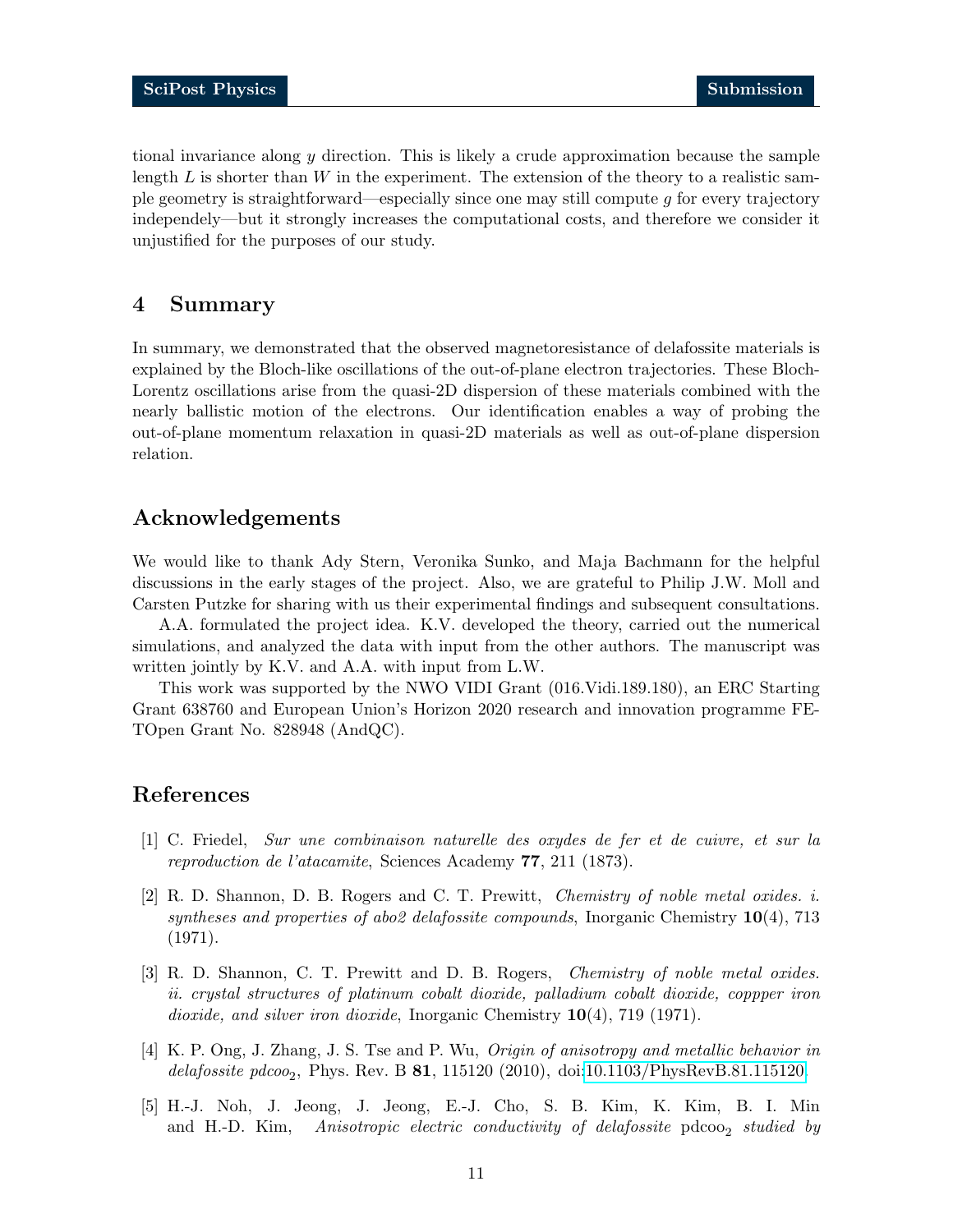angle-resolved photoemission spectroscopy, Phys. Rev. Lett.  $102$ ,  $256404$  (2009), doi[:10.1103/PhysRevLett.102.256404.](https://doi.org/10.1103/PhysRevLett.102.256404)

- <span id="page-11-0"></span>[6] R. D. Shannon, D. B. Rogers, C. T. Prewitt and J. L. Gillson, Chemistry of noble metal oxides. iii. electrical transport properties and crystal chemistry of abo2 compounds with the delafossite structure, Inorganic Chemistry  $10(4)$ , 723 (1971).
- <span id="page-11-1"></span>[7] A. P. Mackenzie, The properties of ultrapure delafossite metals, Reports on Progress in Physics 80(3), 032501 (2017), doi[:10.1088/1361-6633/aa50e5.](https://doi.org/10.1088/1361-6633/aa50e5)
- <span id="page-11-2"></span>[8] C. W. Hicks, A. S. Gibbs, A. P. Mackenzie, H. Takatsu, Y. Maeno and E. A. Yelland, Quantum oscillations and high carrier mobility in the delafossitepdcoo2, Physical Review Letters 109(11) (2012), doi[:10.1103/physrevlett.109.116401.](https://doi.org/10.1103/physrevlett.109.116401)
- <span id="page-11-3"></span>[9] V. Sunko, P. McGuinness, C. Chang, E. Zhakina, S. Khim, C. Dreyer, M. Konczykowski, H. Borrmann, P. Moll, M. König and et al., Controlled introduction of defects to delafossite metals by electron irradiation, Physical Review X  $10(2)$  (2020), doi[:10.1103/physrevx.10.021018.](https://doi.org/10.1103/physrevx.10.021018)
- <span id="page-11-4"></span>[10] H. Usui, M. Ochi, S. Kitamura, T. Oka, D. Ogura, H. Rosner, M. W. Haverkort, V. Sunko, P. D. C. King, A. P. Mackenzie and K. Kuroki, Hidden kagome-lattice picture and origin of high conductivity in delafossite  $ptco_{2}$ , Phys. Rev. Materials 3, 045002 (2019), doi[:10.1103/PhysRevMaterials.3.045002.](https://doi.org/10.1103/PhysRevMaterials.3.045002)
- <span id="page-11-5"></span>[11] M. D. Bachmann, A. L. Sharpe, A. W. Barnard, C. Putzke, M. König, S. Khim, D. Goldhaber-Gordon, A. P. Mackenzie and P. J. W. Moll, Super-geometric electron focusing on the hexagonal fermi surface of pdcoo2, Nature Communications  $10(1)$  (2019), doi[:10.1038/s41467-019-13020-9.](https://doi.org/10.1038/s41467-019-13020-9)
- <span id="page-11-6"></span>[12] C. Putzke, M. D. Bachmann, P. McGuinness, E. Zhakina, V. Sunko, M. Konczykowski, T. Oka, R. Moessner, A. Stern, M. König, S. Khim, A. P. Mackenzie et al., h/e oscillations in interlayer transport of delafossites (2019), <1902.07331>.
- <span id="page-11-7"></span>[13] H. Takatsu, S. Yonezawa, S. Fujimoto and Y. Maeno, Unconventional anomalous hall effect in the metallic triangular-lattice magnetpdcro2, Physical Review Letters  $105(13)$ (2010), doi[:10.1103/physrevlett.105.137201.](https://doi.org/10.1103/physrevlett.105.137201)
- <span id="page-11-8"></span>[14] H. Takatsu, J. J. Ishikawa, S. Yonezawa, H. Yoshino, T. Shishidou, T. Oguchi, K. Murata and Y. Maeno, Extremely large magnetoresistance in the nonmagnetic metal  $pdcoo<sub>2</sub>$ , Phys. Rev. Lett. 111, 056601 (2013), doi[:10.1103/PhysRevLett.111.056601.](https://doi.org/10.1103/PhysRevLett.111.056601)
- <span id="page-11-9"></span>[15] J. C. A. Prentice and A. I. Coldea, Modeling the angle-dependent magnetoresistance oscillations of fermi surfaces with hexagonal symmetry, Phys. Rev. B 93, 245105 (2016), doi[:10.1103/PhysRevB.93.245105.](https://doi.org/10.1103/PhysRevB.93.245105)
- <span id="page-11-10"></span>[16] J. M. Ziman, Principles of the Theory of Solids, Cambridge University Press, ISBN 9780521297332, doi[:10.1017/CBO9781139644075](https://doi.org/10.1017/CBO9781139644075) (1972).
- <span id="page-11-11"></span>[17] F. Bloch, Uber die quantenmechanik der elektronen in kristallgittern, Zeitschrift für physik 52(7-8), 555 (1929).